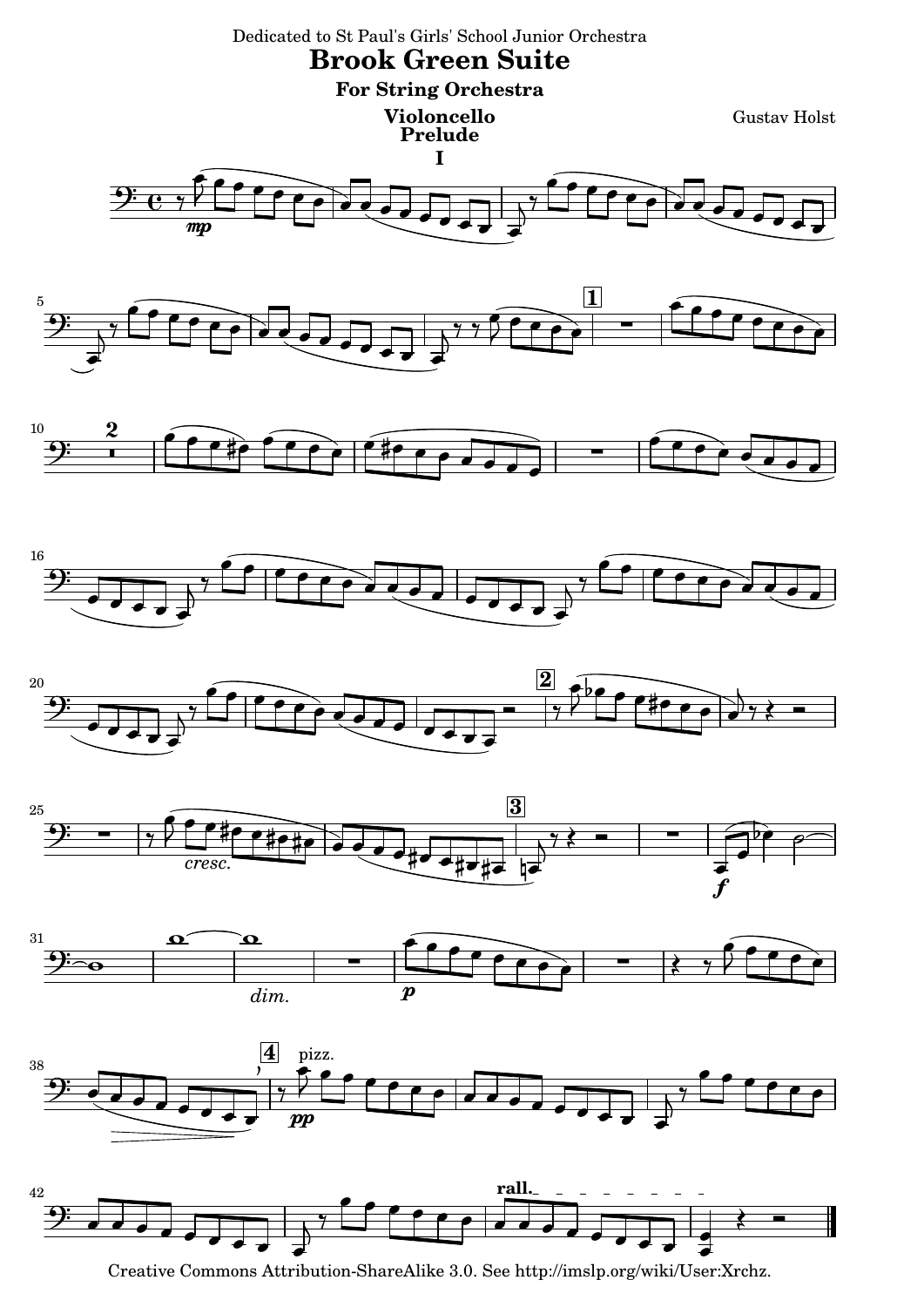2 Violoncello **Air II**















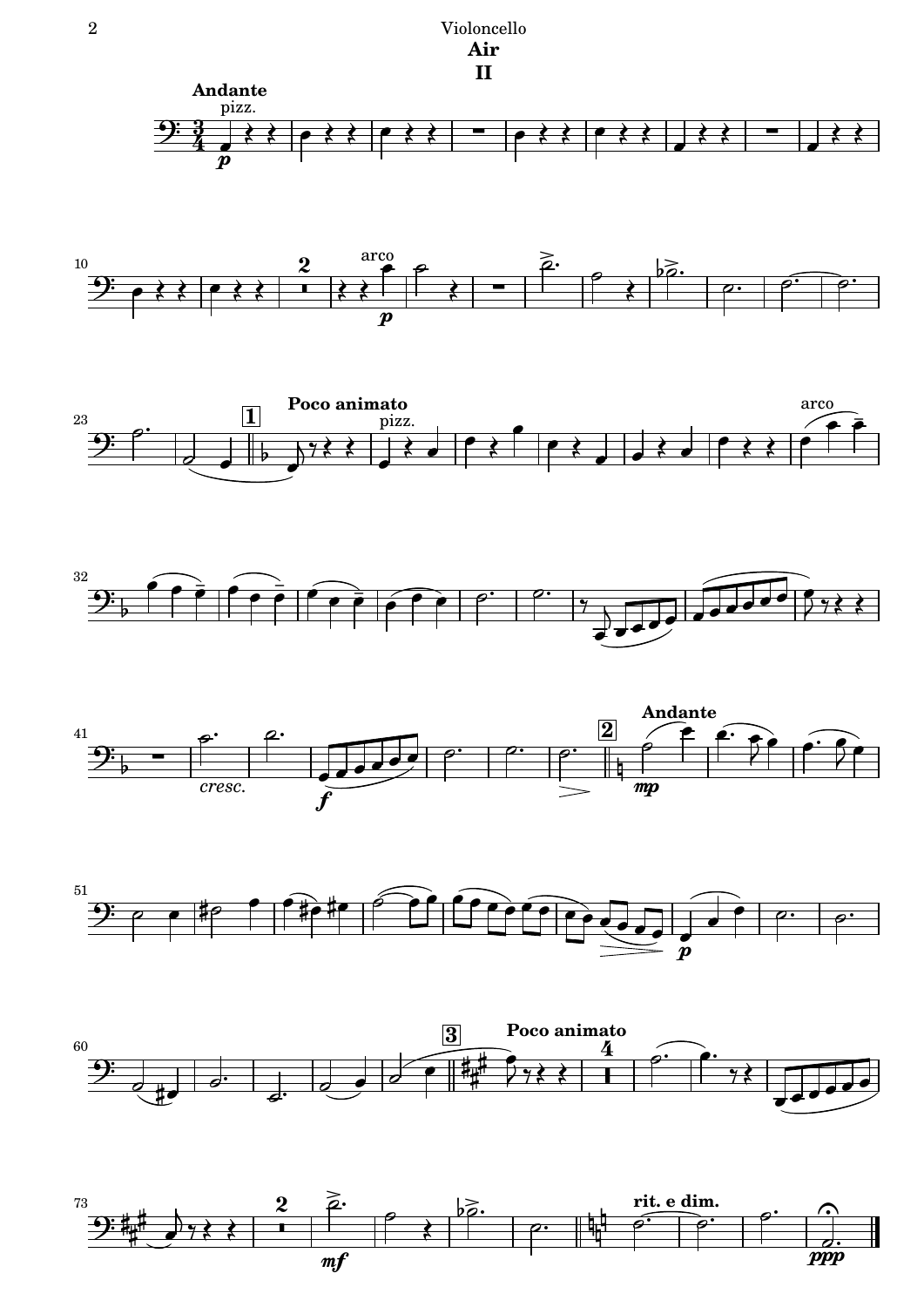